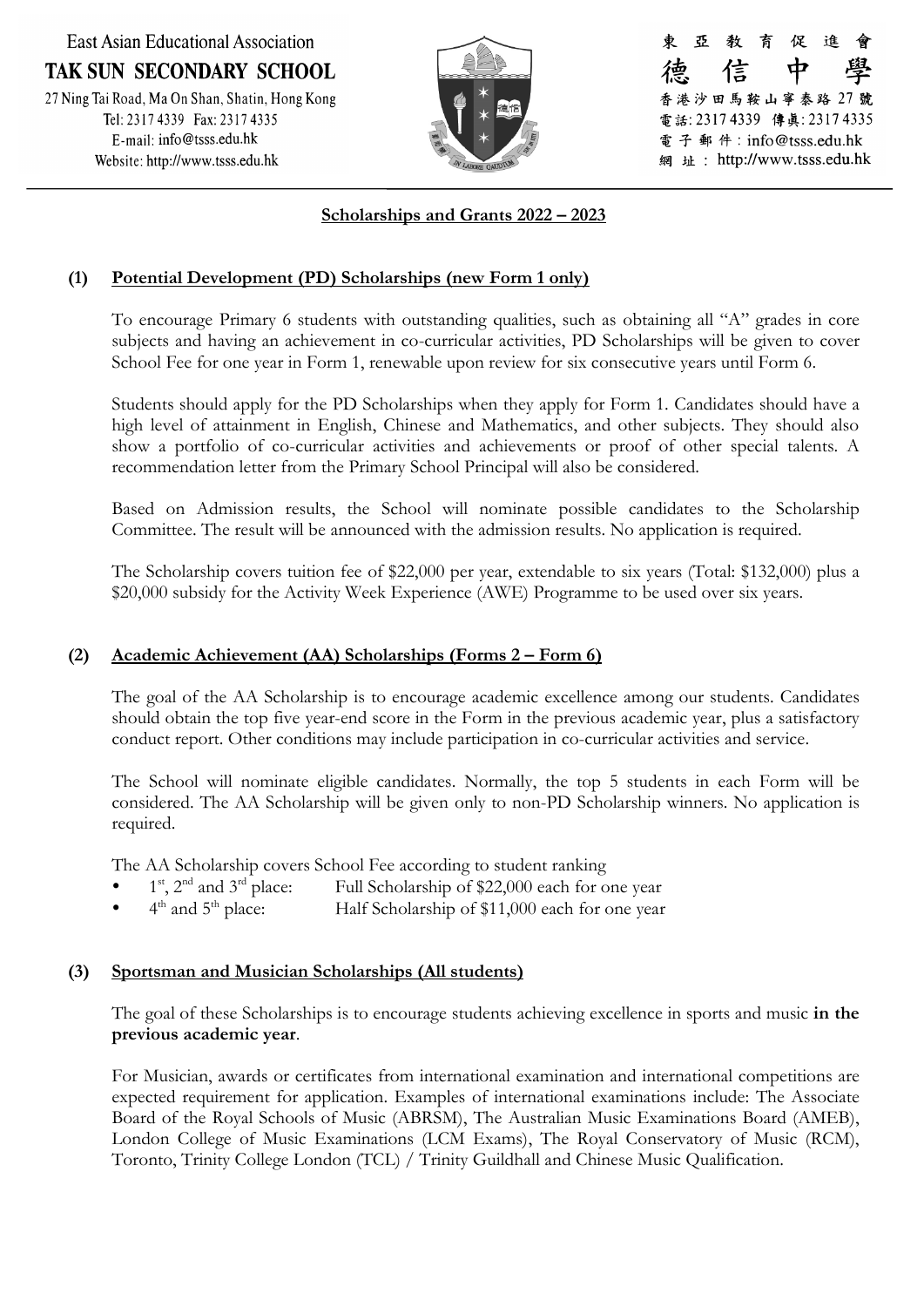**East Asian Educational Association TAK SUN SECONDARY SCHOOL** 27 Ning Tai Road, Ma On Shan, Shatin, Hong Kong<br>Tel: 2317 4339 Fax: 2317 4335 E-mail: info@tsss.edu.hk Website: http://www.tsss.edu.hk



亞 育 促 谁 信 ф 香港沙田馬鞍山寧泰路 27 號 電話: 23174339 傳真: 23174335 電 子 郵 件:info@tsss.edu.hk 網 址: http://www.tsss.edu.hk

For Sportsman, representing Hong Kong, Youth Squad or development team recognized by Hong Kong sports organizations participating in national or international competitions is an expected requirement for application.

Students should apply before the end of September (Form 1 students should apply on admission) every year. Candidates should show a sustained improvement in their academic performance and a satisfactory conduct record. Applications should be accompanied with a conduct and academic performance report. Additional information, including public examination results and outstanding performances in the areas of sports and music, is necessary for consideration. Interviews may be conducted after application. All students are eligible and the Scholarship will be reviewed every year. Late application may not be considered.

The Scholarship covers Full School Fee of \$22,000 or Half (\$11,000) for one year renewable under eligibility conditions.

### *Level of scholarship:*

| Full School Fee (\$22,000)                              | Half School Fee (\$11,000)    |  |
|---------------------------------------------------------|-------------------------------|--|
| Sportsman                                               |                               |  |
| Hong Kong Team / National Team                          | Development Team              |  |
| HK Youth Squad Team                                     |                               |  |
| Musician                                                |                               |  |
| ABRSM / TCL / LCM Exams                                 | (ABRSM) / (TCL) / (LCM Exams) |  |
| Practical (Grade 8) or above                            | Theory (Grade 5 or above)     |  |
|                                                         | Practical (Grade 6 or above)  |  |
| AMEB / RCM / Chinese Music Qualification                |                               |  |
| Theory                                                  |                               |  |
| Practical                                               |                               |  |
| Champion, $1st$ or $2nd$ runner-up or related prizes of |                               |  |
| international music competitions Grade 8 or above       |                               |  |
| (e.g. Toyama Asian Youth Music Competition)             |                               |  |

### **(4) AWE Scholarships (Form 1 – Form 5)**

The AWE (Activity Week Experience) Programme is a unique educational programme at our School. Programs are held locally or overseas. Students taking public examinations (Form 6) are exempted.

Eligible candidates are students with the  $1<sup>st</sup>$ ,  $2<sup>nd</sup>$  and  $3<sup>rd</sup>$  best year-end academic results in the previous academic year. They should also have a satisfactory conduct. In case of a tie, the conduct grade will serve as a secondary criterion. The AWE committee will nominate eligible candidates. No application is required.

The AWE Scholarship covers up to \$5,000 for AWE programmes.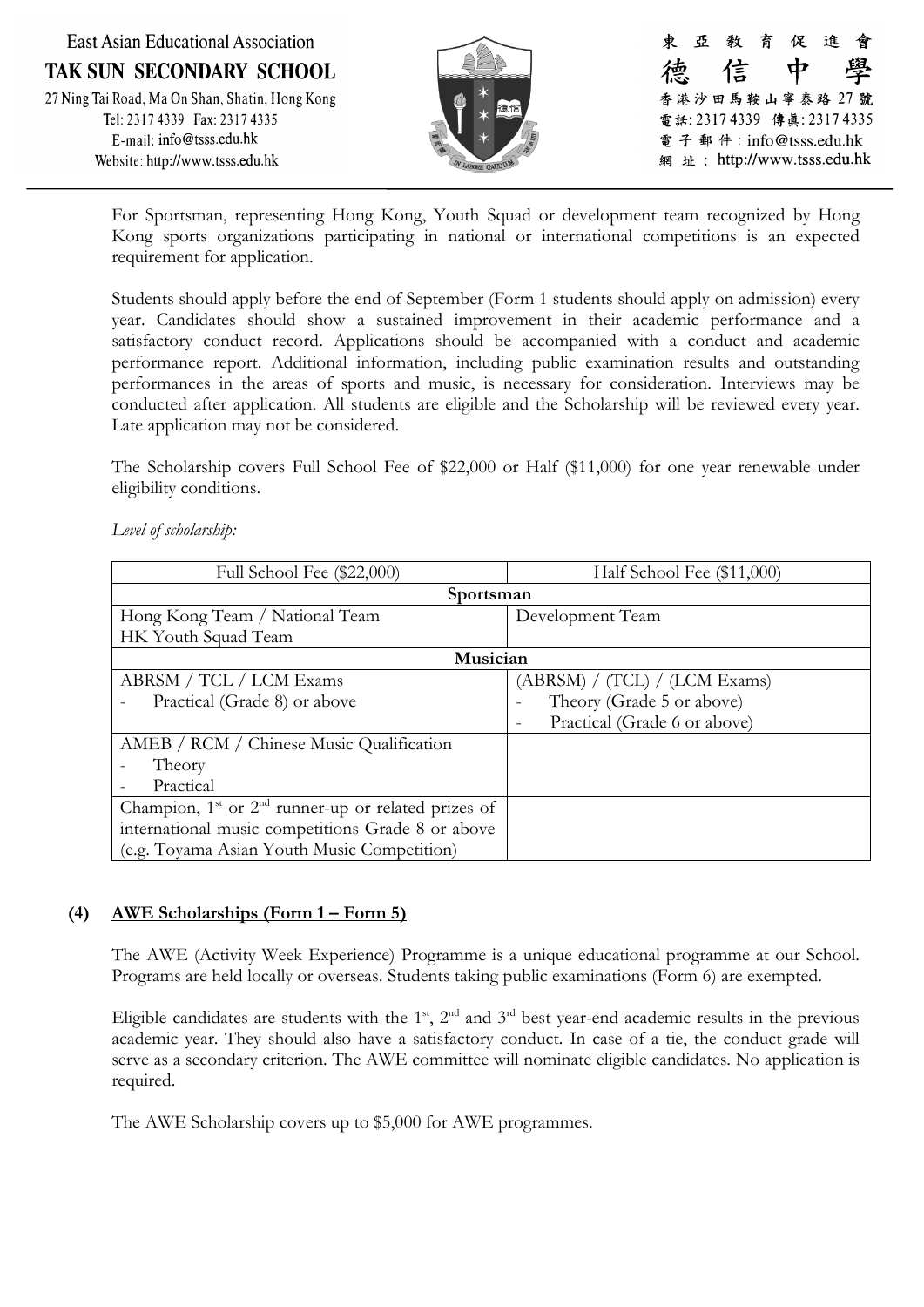**East Asian Educational Association** 

**TAK SUN SECONDARY SCHOOL** 

27 Ning Tai Road, Ma On Shan, Shatin, Hong Kong<br>Tel: 2317 4339 Fax: 2317 4335 E-mail: info@tsss.edu.hk Website: http://www.tsss.edu.hk



亞 育 促 谁 敎 信 ф 香港沙田馬鞍山寧泰路 27 號 電話: 23174339 傳真: 23174335 電子郵件: info@tsss.edu.hk 網 址: http://www.tsss.edu.hk

## **(5) Progress Grants (All students)**

Progress Grants are available for students **with financial difficulties** who do not qualify for other awards. Candidates must submit a proof of financial need (such as WFSFAA / CSSA documents) plus a completed Application Form before the end of September (Form 1 students should apply at admission). Late application may not be considered.

The Grant covers Full or Half School Fee and is reviewed annually. For more information about level of assistance, please refer to the WFSFAA website: [http://www.wfsfaa.gov.hk/sfo/tc/index.htm.](http://www.wfsfaa.gov.hk/sfo/tc/index.htm) Also, a Financial Assistance Estimator is available: [http://www.tsss.edu.hk/sims\\_ex/FAE.aspx](http://www.tsss.edu.hk/sims_ex/FAE.aspx)

|                                                                                                    |                                    | Level of Assistance |
|----------------------------------------------------------------------------------------------------|------------------------------------|---------------------|
| <b>CSSA</b> (Comprehensive Social Security Assistance)                                             |                                    | Full Grant          |
| WFSFAA (Working Family and Student Financial (HK $$0 - 42,559$ )                                   |                                    | Full Grant          |
| Assistance Agency:<br>$\left( \frac{2022}{23} \right)$ school year – Adjusted Family Income (AFI*) | $(HK$ 42,560 - 82,295)$ Half Grant |                     |

*Note: AFI thresholds for full level of assistance for 3-member and 4-member families are \$51,523 and \$47,402 respectively in the 2022/23 school year. For 2-member single-parent families and 3-member single-parent families, they are regarded as 3-member families and 4-member families respectively for determining the AFI thresholds for full level of assistance and calculation of AFI.*

# **(6) AWE Grants (Form 1 – Form 5)**

AWE Grants are to support the participation of students receiving WFSFAA/CSSA, especially in the more expensive programmes. Students must show a proof of the family WFSFAA/CSSA status. They should also have an acceptable academic performance and a satisfactory conduct. Candidates who receive full WFSFAA/CSSA subvention are considered for Full AWE Grant with Half AWE Grant for those receiving partial WFSFAA/CSSA subvention.

Application guidelines are stated on the AWE Programme description homepage. Students should complete a separate Grant Application Form and show a proof of WFSFAA/CSSA status when they apply for AWE participation. All applications will be screened by the AWE committee and submitted to the Scholarship Committee. The result will be announced when the AWE choice is confirmed. Late application may not be considered.

The Full AWE Grants cover up to \$2,000 for AWE programmes while \$1,000 for Half.

## **(7) Grants for Brother Scheme (All new students)**

A Grant is offered to the younger /elder brother of a Tak Sun student, it is renewable upon review of academic performance and conduct report. The Grant is given to any incoming students (Form 1 – Form 6) who has an elder / younger brother in the school paying normal school fees. New students should apply at admission. Late application may not be considered.

The Grant covers Half Tuition Fee of \$11,000 each per year being extendable.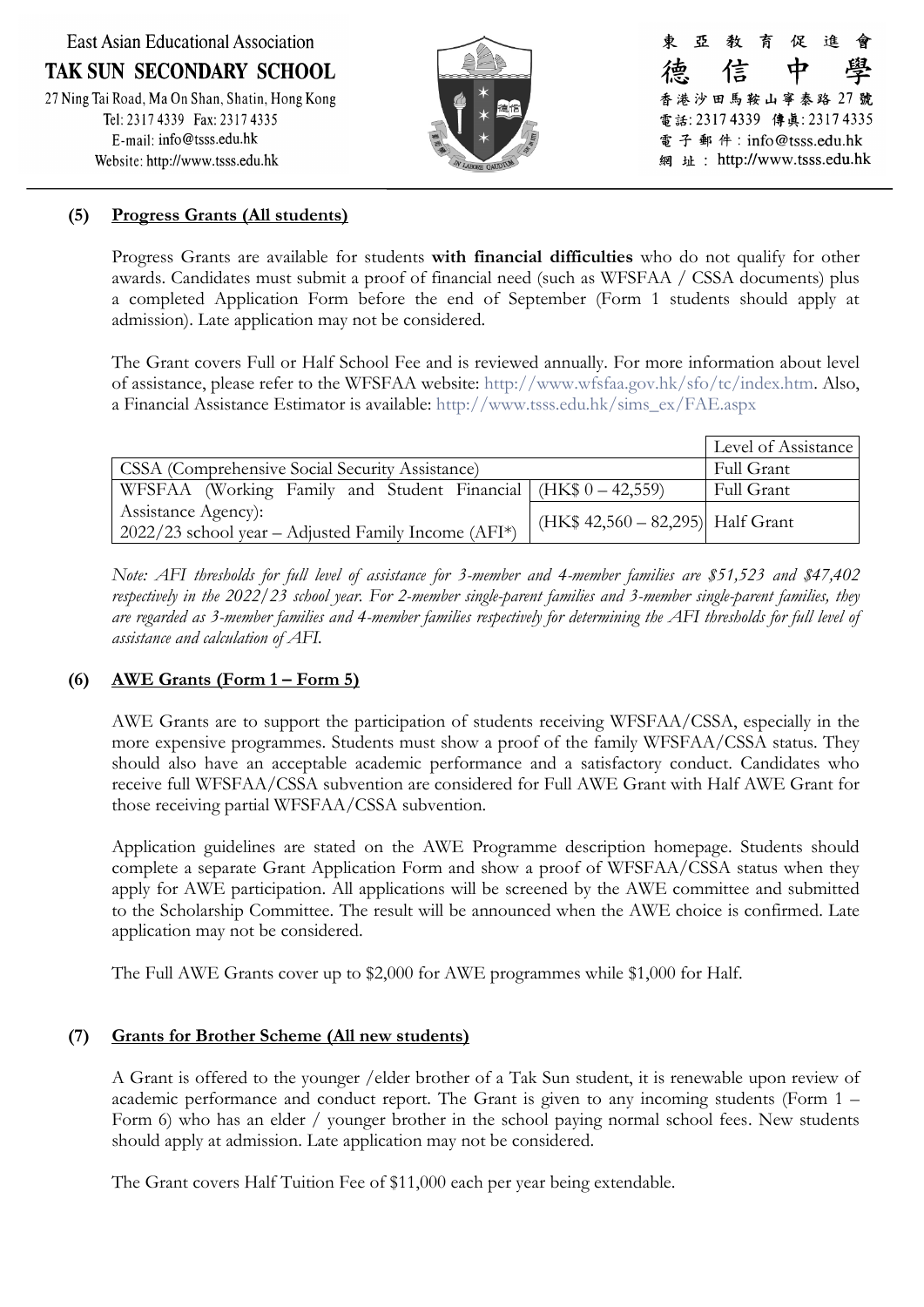**East Asian Educational Association** 

**TAK SUN SECONDARY SCHOOL** 

27 Ning Tai Road, Ma On Shan, Shatin, Hong Kong<br>Tel: 2317 4339 Fax: 2317 4335 E-mail: info@tsss.edu.hk Website: http://www.tsss.edu.hk



亞 育 促 谁 敎 信 Ф 香港沙田馬鞍山寧泰路 27 號 電話: 2317 4339 傳真: 2317 4335 電子郵件: info@tsss.edu.hk 網 址: http://www.tsss.edu.hk

# **(8) Family Grants (new Form 1 only)**

The Tak Sun mission is to strengthen and unite the family, enabling parents to exercise their rights and duties as first educators of their children. As a way of supporting families, a full Grant is offered to any new incoming Form 1 student whose parents maintain four children or more (including the applicant), sons or daughters. A half grant is offered to any incoming new Form 1 student whose parents maintain three children (including the applicant). New Form 1 students should apply at admission. Late application may not be considered.

### *Eligibility:*

During a year of assessment, parents maintain FOUR or more (Full grant) / THREE (Half grant) unmarried child, who are:

- $\diamond$  under 18 years old; or
- $\diamond$  of or over 18 but under 25 years old, and receiving full-time education at a university, college, school or other similar educational establishment; or
- $\diamondsuit$  of or over 18 years old and is, because of physical or mental disability, unable to work.

### A "child" means:

- $\diamond$  your own child, adopted child or step child; or
- $\diamond$  the child / adopted child / stepchild of your spouse or former spouse.

The Grant covers Full School Fee of \$22,000 or Half (\$11,000) each per year being extendable.

## **(9) OLE Grants (All students)**

The School offers this Grant to sponsor students who represent Hong Kong in competitions/events outside Hong Kong. A Grant will be given to any student who participates in an event outside Hong Kong. Applications are accepted throughout the year.

The Grant offers a maximum of \$3,000 per year.

### **(10) Year-end Awards (All students)**

### **Academic Excellence Awards (All students)**

These Awards are for students with outstanding academic achievement. Students with the top three year-end scores in each class will receive the Awards. The Academic Formation Council will decide the winners. No application is required.

The Award is a book coupon of \$200 for the 1<sup>st</sup> place, \$150 for the 2<sup>nd</sup> place and \$100 for the 3<sup>rd</sup> place.